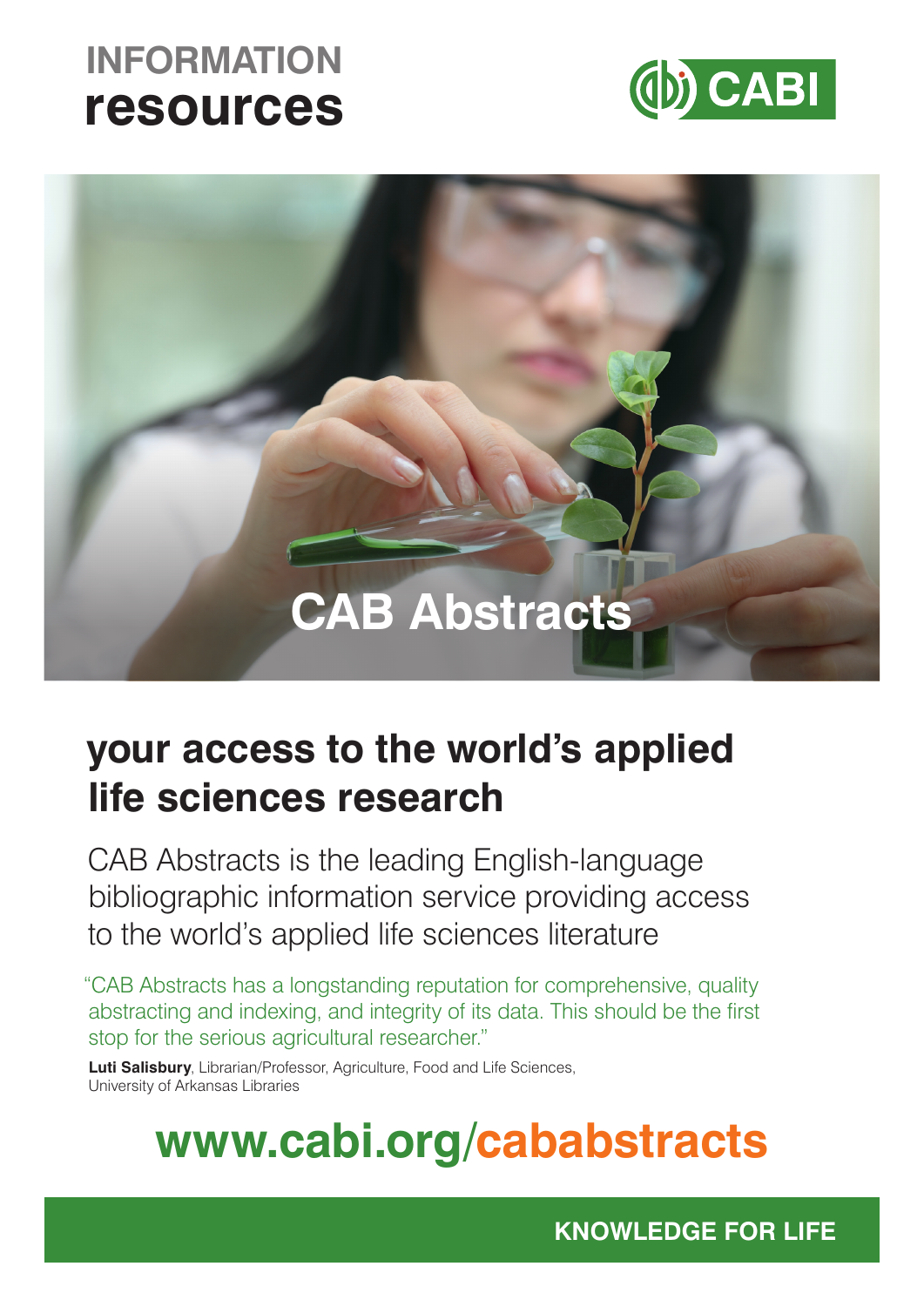### **who uses CAB Abstracts?**

CAB Abstracts is used by hundreds of the world's leading institutions, including 75% of US land-grant universities, together with many of the premier universities and research centres from across the globe. CAB Abstracts is truly the first choice for agriculture and related applied life sciences.

### **what is it?**

CAB Abstracts is the leading English-language bibliographic information service providing access to the world's applied life sciences literature, through abstracts and access to full text.

CAB Abstracts gives researchers access to 8.5 million records from 1973 onwards, with over 360,000 new abstracts added each year.

- publications from over 120 countries in 50 languages
- indexing over 10,000 academic journals, books, conference proceedings and reports specially selected by our subject experts
- comprehensive subject indexing with the CAB Thesaurus – our controlled vocabulary tool – making searching easier and providing more precise access to ALL relevant research

As well as indexing thousands of core scientific journals, CAB Abstracts offers extensive coverage of grey literature from around the world including:

Annual Reports / General Reports / Books / book chapters / Handbooks / Bulletins / Monographs / Conference proceedings / Newsletters / Discussion papers / Technical information / Field notes / Theses / Posters

Focussed on access to full text, over 35% of records added to CAB Abstracts per year link to open access full text documents or to documents in the unique CABI full text repository.

The international focus of our CABI full text repository means that your users have access to a wide crosssection of global research, giving the complete picture they need. All areas of the world are represented, including developing countries.

### **access to Full Text**

Full text is an integral part of CAB Abstracts. Over 35% of records added per year link to free full text available in open access documents or in the CABI full text repository. Additional full text is available through library holdings or other sources. Currently at over 350,000 documents, the CABI full text repository is growing rapidly and offers researchers free access to hard-to-find content often not available anywhere else.

For a complete list of the full text journals and conferences available, see **www.cabi.org/cababstracts**

### **access to past research**

An additional 1.8 million records captured between 1910 and 1972 are available in the CAB Abstracts Archive, which is available as a separate subscription.

### **more core serials than any other database**

A study published in the IAALD quarterly bulletin revealed that CAB Abstracts covered more serials identified as core journals in agriculture than any other database that was examined.

CAB Abstracts covers over 8,000 serials.

Over 3,100 of these are not available on Scopus.

Over 3,100 of these are not available on Web of Science.

Over 5,200 of these are not available on Biosis.

CAB Abstracts also covers more unique serials in agriculture and the applied life sciences, ensuring users have access to all relevant research.

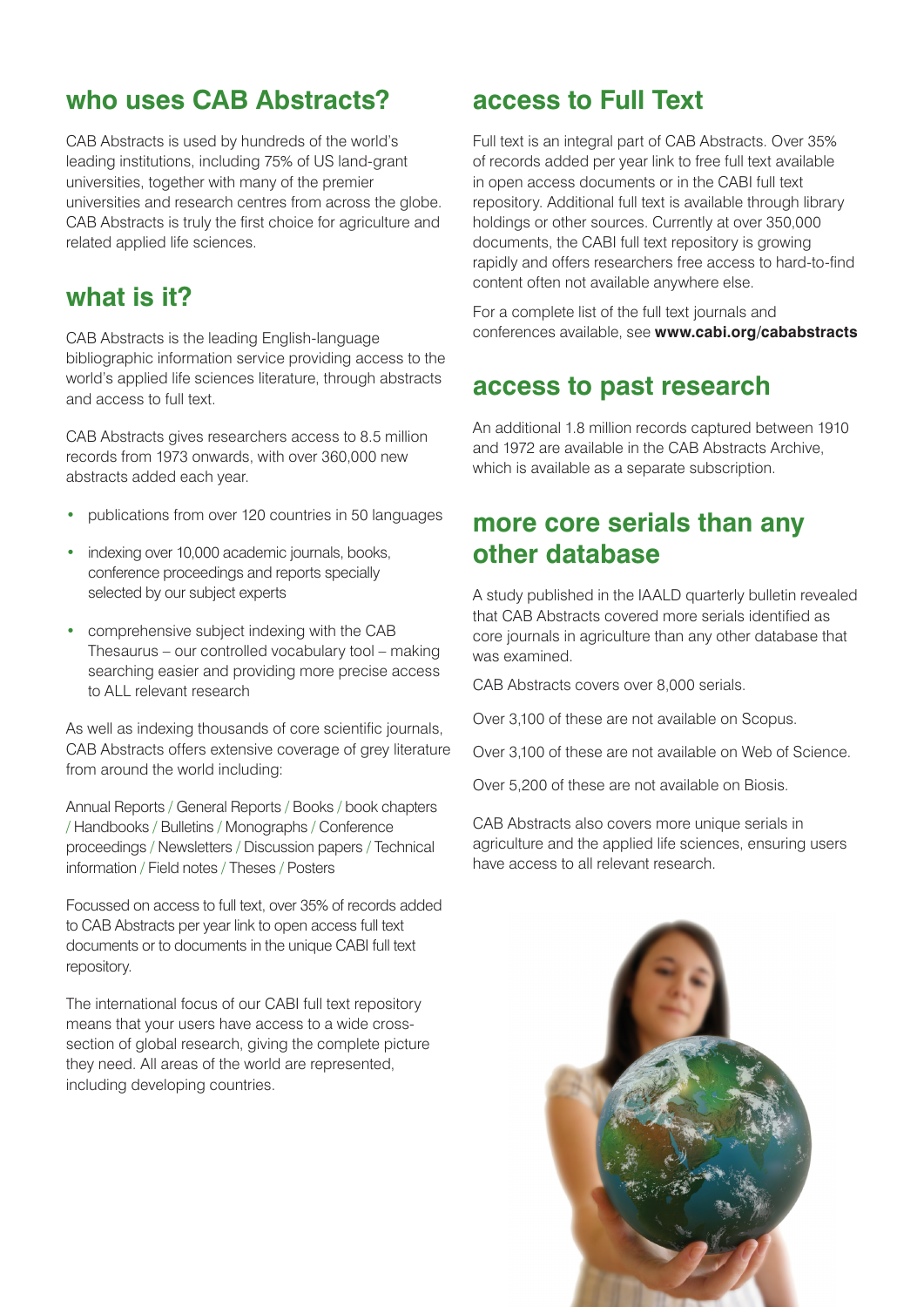### **coverage**

#### **agricultural engineering**

Agricultural and horticultural machinery, implements, equipment and buildings, precision agriculture, remote sensing, robotics, image analysis.

#### **applied economics and sociology**

Policy formation, development programmes, the economics of the food industry, natural resources utilization, farm management, aspects of education and research, and rural sociology.

#### **animal production**

Breeding and genetics of animals of economic importance, animal production, animal nutrition, animal biotechnology, aquaculture, dairy science and technology.

#### **animal health**

All aspects of veterinary medicine, animal welfare and behaviour, zoonoses and food safety.

#### **animal nutrition**

All aspects of nutrition, feeding and metabolism of farm animals, companion animals, equine, zoo and game animals.

#### **aquaculture**

Production, feeding, husbandry, breeding, genetics and health of cultured fish, crustaceans, molluscs, and other aquaculture species.

#### **biofuels**

Production and processing of energy crops into biodiesel or fuel ethanol, energy forestry, biogas production from livestock wastes and agricultural residues, fermentation technology, energy policy, economics and land-use issues.

#### **biosafety and bioterrorism**

Biosafety issues associated with introduction of transgenic organisms, also biosafety issues associated with agricultural chemicals and laboratory techniques relevant to agriculture and food. Detection and prevention of bioterrorism.

#### **biotechnology**

The application of molecular genetics, genetic engineering and in vitro culture to organisms of agricultural importance, with an emphasis on methodology, studies of agriculturally useful traits, applications of biotechnology for traditional animal and plant breeding, economic, planning and policy aspects of biotechnology, biosafety, GM food, legal and social issues.

#### **breeding**

All aspects of breeding and genetics of animals and plants using traditional approaches and modern techniques, use of genetic resources in breeding, breeders' rights, reproduction, evolution and domestication.

#### **chemistry**

Pesticides, adjuvants, botanical pesticides, biochemistry of pest organisms, biocontrol, farmed animals and plants, biofuels, the chemistry of soils, fertilizers, freshwater, waste water and nutritional biochemistry.

#### **climate change**

The effect of climate change on natural resources, crop production, pests and diseases, animal health and production, human health. Also agro-economic aspects such as rural development and demography, tourism, the production and processing of biofuels, energy co-generation in the sugar industry.

#### **crop science and grasslands**

All aspects of the genetics and breeding, taxonomy, botany, physiology, biochemistry, propagation, production, management and storage of field and forage crops, and the ecology, management and sustainability of grasslands and rangelands.

#### **ecotourism**

Ecotourism, sustainable tourism development, tourism for development and poverty alleviation in developing countries, environmental management systems, nature conservation.

#### **entomology**

Taxonomy, genetics, behaviour, morphology, physiology, control of insects and other arthropods of medical, veterinary or agricultural importance.

#### **environmental science**

Environment, biodiversity and ecology, including soil science, water resources, organic farming, forestry and integrated crop management, environmental pollution and remediation, and ecosystem services. Issues relating to the conservation of land, forest, soil, biological and genetic resources, climate change effects and nature conservation.

#### **food science and technology**

Composition, quality control, processing, analytical methodologies, safety, hygiene, effect on human health, technology, and legislation.

#### **forestry**

All aspects of global forest and wood science research from silviculture and forest management to tree biology and forest ecology, agroforestry, and logging through to wood anatomy, wood technology and international trade of timber and non-wood forest products.

#### **genetics**

Genetics of organisms of agricultural or economic significance and wild relatives (molecular genetics, cytogenetics, population genetics, genomics) and nutrigenomics and the prevalence of genetic risk factors and susceptibility genes in humans.

#### **helminthology**

All aspects of medical and veterinary helminthology. All aspects of genetics, physiology, biochemistry, ecology, pathology, immunobiology, epidemiology and transmission, life cycle, vectors, treatment and control, scientific techniques.

#### **horticultural science**

All aspects of horticultural science, including genetic resources, breeding, biology, propagation, pests, diseases, crop management, growth models, environmental physiology, postharvest treatment, crop quality, marketing and economics of horticultural crops.

#### **human nutrition**

Physiology and biochemistry of all nutrients, analytical methodologies, public health nutrition, sports nutrition, nutrition education, dietary surveys, reproduction and diet, human growth, infant feeding, ageing, nutritional status and clinical nutrition.

#### **invasive species**

All invasive species in all habitats. Coverage includes the biology, ecology and management of invasives, transmission of invasives, and ecosystem changes due to invasives.